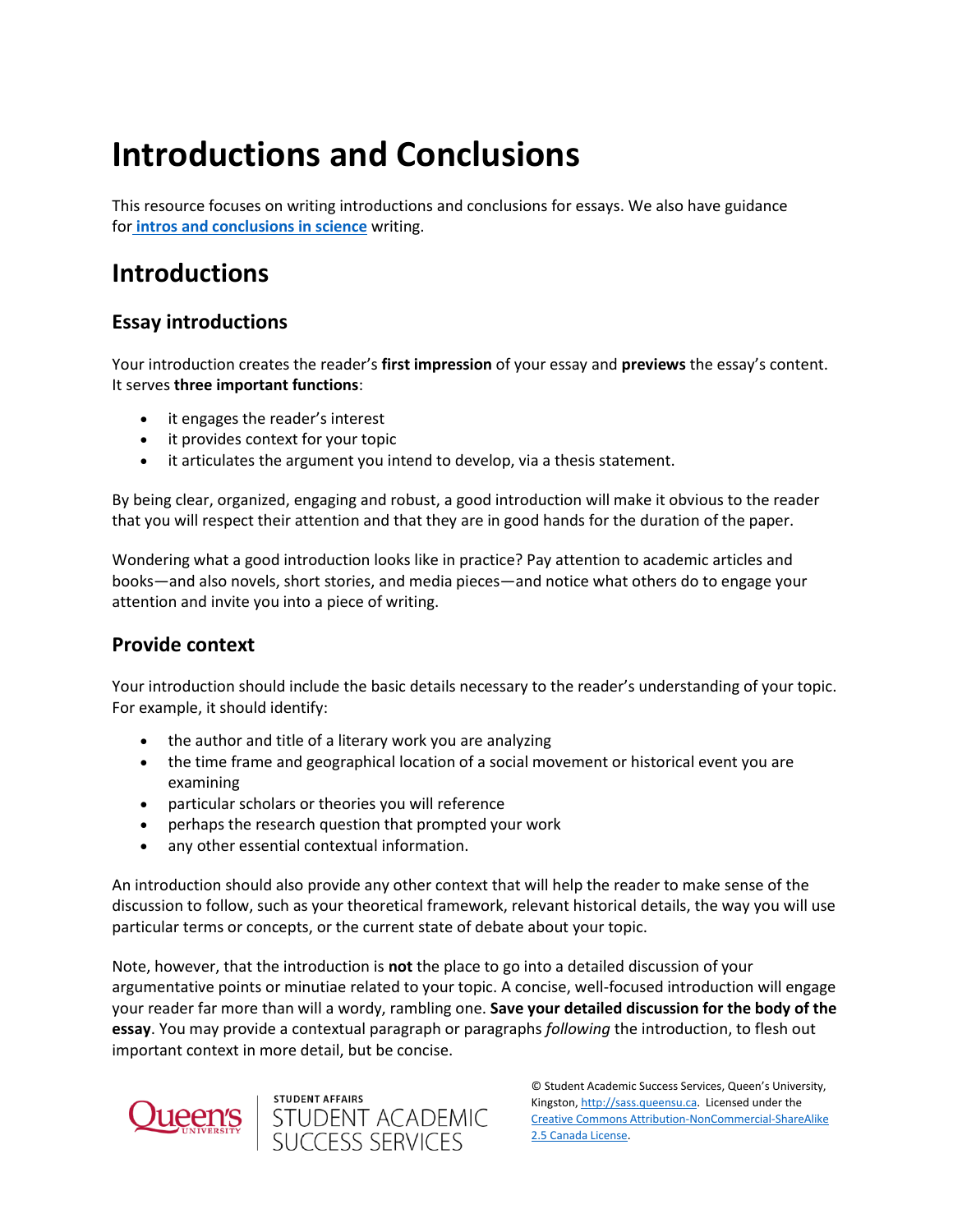# **Engage your reader's interest**

Beginning your essay with a general statement and **narrowing to a more specific focus** as the introduction progresses (the "funnel model") is a common strategy. With this approach, ensure that your opening statement makes a direct comment about your topic; avoid opening with a statement that is *too* general. Statements that begin with phrases such as "Throughout human history" likely have little to do with your particular argument, and will repel rather than engage your reader's interest.

For example, say you are writing about the representation of racialized people in Suzan Lori-Parks' *Venus*. Here is an example of an opening statement that is **too broad**:

• *In the 21st century, many playwrights wrote about race and racial themes*.

Instead, try one of these opening lines:

• *Suzan Lori-Parks'* Venus *considers the enduring impact of colonialization on the representation and reception of Black women's bodies.*

or

• *Suzan Lori-Parks' Venus demonstrates the tension between exploitation and celebrity in its depiction of Sarah Baartman's performances in early nineteenth-century England.*

These statements provide more specific starting points for your discussion (and yet they are, appropriately, broader than a thesis statement). The key to an effective opening paragraph is to **signal your essay's precise focus early**.

#### **Other effective openings**

**Other effective opening strategies** include:

- offering an interesting quotation that is directly relevant to your topic
- posing a question to which you will offer an answer (or provisional answer) as the introduction progresses
- presenting a shocking fact or statistic that grabs the reader's attention and anchors the topic in a concrete way
- introducing a point of view that you disagree with, to establish your own contrasting perspective
- employing an analogy or illustration to familiarize your reader with your topic, particularly if your topic is abstract or potentially outside of the reader's experience.

#### **Articulate the argument you intend to develop**

The most important feature of your introduction is the **[thesis statement](http://sass.queensu.ca/onlineresource/topics/developing-a-thesis-statement/)**, which usually (but not always) appears towards the end of the introductory paragraph. Ensure that your thesis statement clearly expresses the point of your paper (your claim), and that, having read your introduction, your reader has a good grasp of **what** you intend to discuss and **why it matters**. You might lead up to your thesis statement by identifying a problem or question and how current research doesn't fully address it.



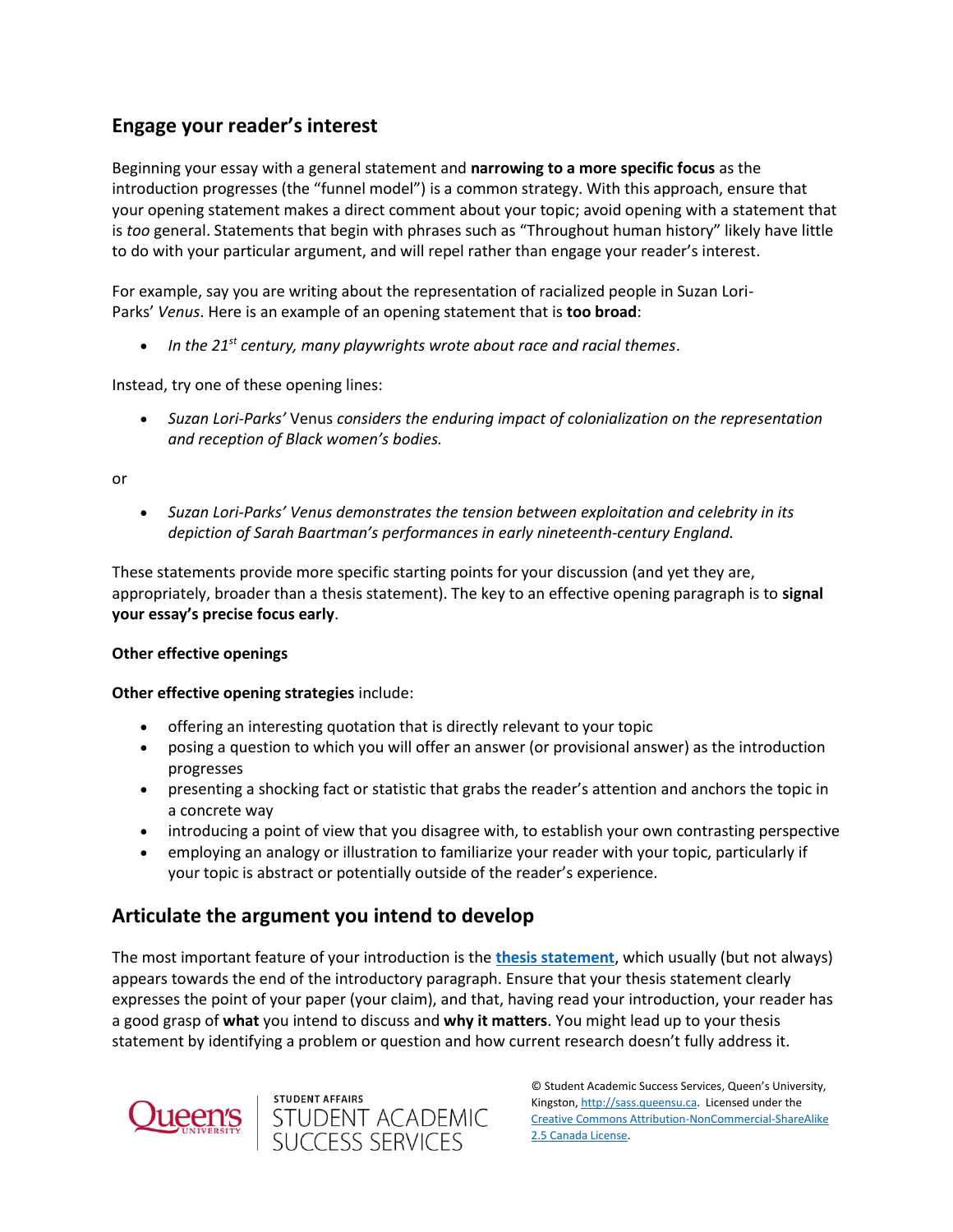Demonstrating why this problem or question matters lends context to your paper, sets up your argument, and helps engage your reader's interest.

# **Other tips**

You could write your introduction first, to map out the essay to follow and firm up your thesis statement as you prepare to write the body paragraphs. However, if you do write your introduction first, count on revising it after you've finished drafting your essay. Ensure that whatever you included in your introduction appears in the body of the essay, and that whatever you included in the body of the essay is previewed in your introduction. It is often a good idea to write the introduction last, once you have a firm grasp of the essay's contents.

The length of your finished introduction should be in proportion to the overall length of your essay (e.g., a brief essay necessitates a brief introduction). Finally, proofread carefully—a well-crafted, error-free introduction will make a favourable impression on your reader.

# **Conclusions**

## **Essay conclusions**

Conclusions are meant to provide a satisfying and graceful close to an essay—but no-one we know of finds them easy to write. Writers often approach the end of the essay wondering what is left to say about their topic and, consequently, put the least amount of effort into the essay's concluding paragraph(s). However, an essay's conclusion is very important—it is, after all, the last thing a reader reads, and a poorly written conclusion can undermine the positive impression created by the rest of the essay. These are the jobs of the conclusion:

- briefly re-state your claim and its main points
- briefly explain why this research / your ideas matter
- perhaps suggest a practical application of your claim
- identify queries for future related research.

Keep your conclusion a bit shorter than your introduction, and don't introduce new ideas at this point.

#### **Helpful strategies**

**If your essays tend to end "not with a bang, but a whimper" (apologies to T.S. Eliot), the following strategies may be helpful.**

- 1. Provide a brief summary of the essay's thesis and main points, but reformulate these ideas in a **new** way, **focusing on** the way your ideas fit together, new connections, and the growth of your understanding about your topic.
- 2. Consider the larger **implications** of the argument you have presented—how does your argument fit into the bigger picture? **Ask yourself,** "So what?" and "What is the significance of what I've said?" Think of how your argument aligns with the larger **themes of your course** or the



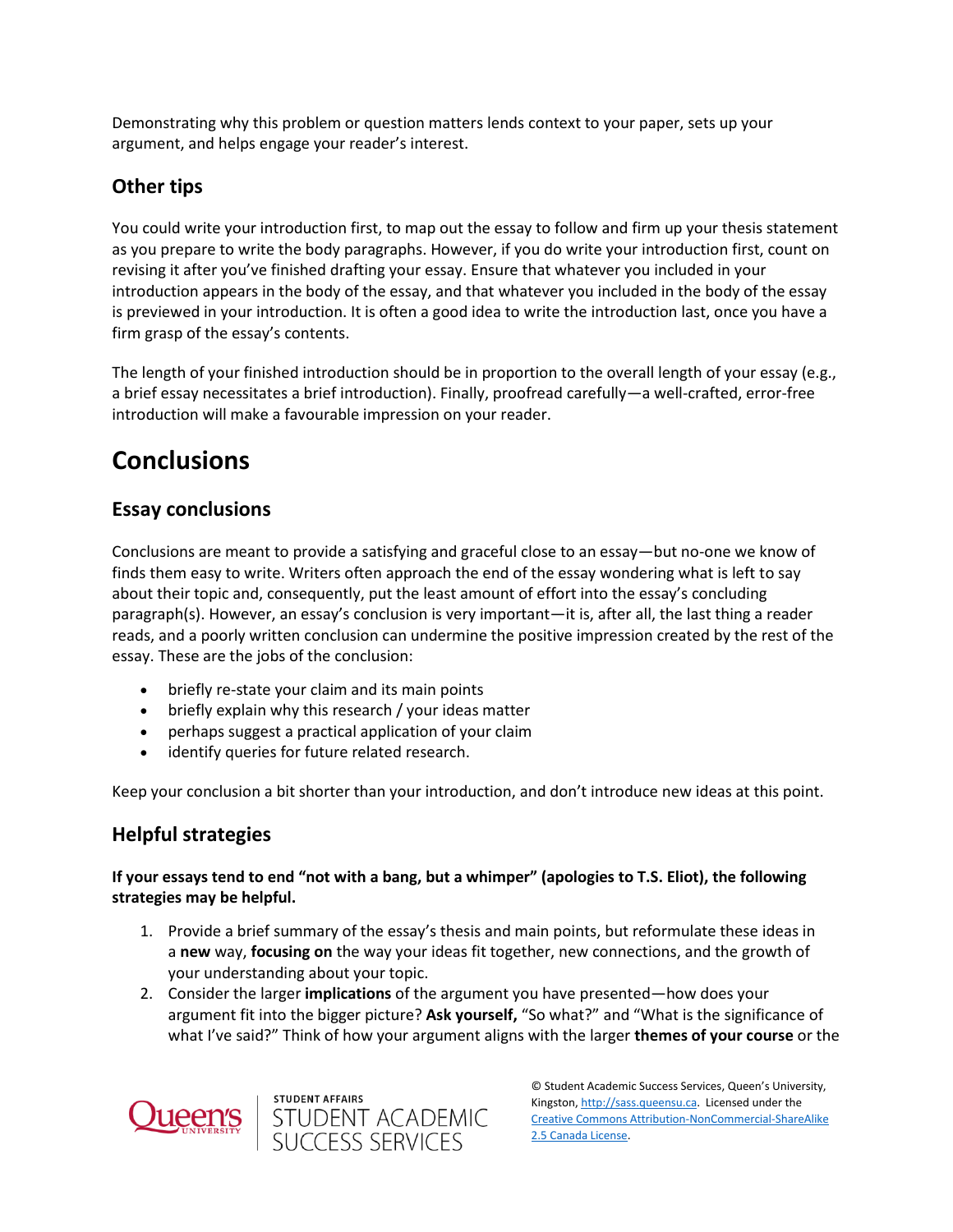wider issue of which your analysis is a part. The things you write about *do* matter, so try to convey that significance to your reader.

- 3. Propose a potential **solution** (or solutions) to a problem you have identified in your essay. You might also pose **questions** for further study. These strategies demonstrate that the issue you have examined is not finite, and that, rather than attempting to have the last word on the subject, you are opening the door to further inquiry.
- 4. Include an apt **quotation** that reflects or expands on the essay's thesis. If you used a quotation in your introduction, employing a parallel strategy to end your essay can provide a pleasing sense of symmetry.
- 5. Similarly, if you began your essay with a question, return to that question in the conclusion and provide a direct **answer**. Using such a rhetorical strategy demonstrates your mastery of not just your essay's content but of its structure, as well.

## **Try to avoid…**

In writing your conclusion, avoid:

- mechanically repeating the original thesis and argumentative points.
- failing to demonstrate that, by the conclusion, you have reached a fuller understanding of the original idea.
- introducing completely new ideas, subtopics, evidence that should have been explored in the body of the paper, or minor (usually irrelevant) details.
- bringing up a contradiction. If you address the "other side" of the issue or debate in your essay, do so early on (often immediately after the introduction, before you present your own argument). Mentioning the "other side" in your conclusion will only confuse the reader and undermine what you have said in the body of the essay.
- concluding with sentimental, emotional, or hyperbolic commentary that is out of keeping with the analytical nature of the essay. Instead, offer your reader measured, thoughtful, and useful final comments that demonstrate your credibility as a writer.

# **References**

Booth, W.C., Colomb, G.G., Williams, J.M., Bizup, J., & Fitzgerald, W.T. (2016). *The Craft of Research, Fourth Edition*. Chicago: University of Chicago Press.

Casson, L.E. (2012). *A Writer's Handbook: Developing Writing Skills for University*. Broadview Press.

Lori-Parks, S. (1998). *Venus*. Dramatists Play Service, Inc.

Sword, H. (2012). *Stylish Academic Writing*. Harvard University Press.

Turabian, K. (2018). *A Manual for Writers of Term Papers, Theses, Dissertations*, *9th ed.* University of Chicago Press.